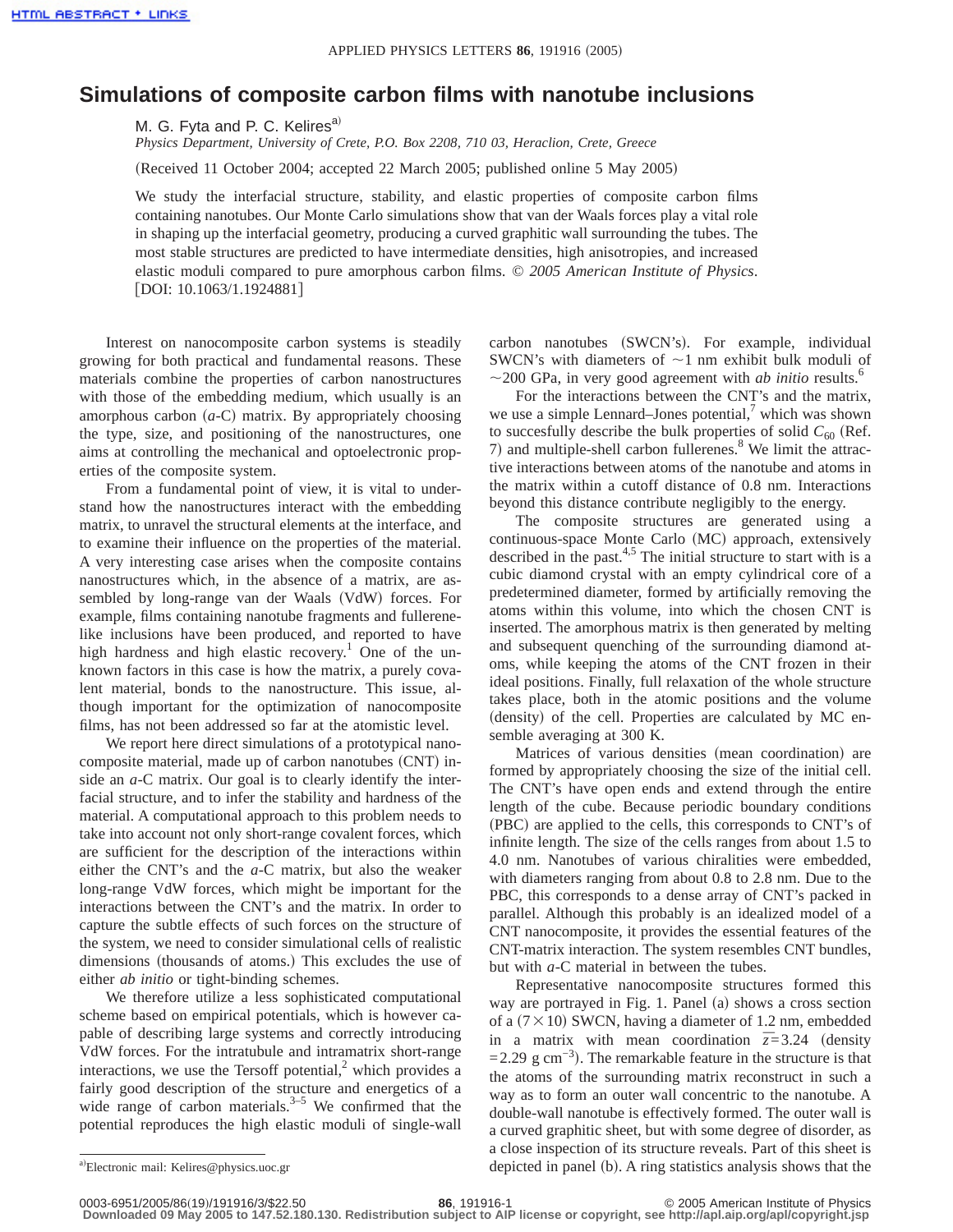

FIG. 1. Cross sections from ball and stick models of carbon nanotube composite structures. (a) An embedded SWCN. (b) Part of the curved graphitic wall surrounding the SWCN. (c) An embedded MWCN. (d) A structure formed without VdW interactions. Filled (open) spheres denote  $sp^2$  ( $sp^3$ ) atoms.

sheet mainly consists of sixfold rings, their fraction being considerably higher than the corresponding fraction in the rest of the matrix. However, odd-membered rings do exist, necessitated by the presence of some  $sp<sup>3</sup>$  atoms in the wall, which serve as bridges with the rest of the matrix.

In the lowest-energy structures (see below), the optimum distance between the outer wall and the CNT is close to the graphite interplanar one  $(0.34 \text{ nm})$ . In less stable structures, it deviates from this value depending on the matrix density. This distance is independent of the tube diameter. A similar pattern is also observed in structures with embedded multiwall carbon nanotubes (MWCN's), as shown in Fig. 1(c). The interaction of the MWCN with the matrix forms again a graphitic sheet. The outer interplanar distance is the same with the inner interwall separations in the MWCN. The phenomenon is independent of the number of sheets in the MWCN.

Note that in all cases the interaction of the matrix graphitic shell with the CNT's does not involve any covalent bonding. In order to unravel the contributions of short- and long-range forces to the formation of this wall, we generated structures by only using the short-ranged Tersoff potential for the interactions through out the system, thus "turning off" the VdW interactions. One of these structures is shown in Fig.  $1(d)$ . Again, an outer wall is being formed, but it is defective. Many covalent bridge bonds are generated between the matrix wall and the SWCN, and so the interwall distance necessarily approaches the value of  $\sim 0.15$  nm, much smaller than the interplanar distance in graphite or in MWCN's, and close to the covalent bond length value.

This indicates that the repulsive forces of the potential tend to drive the matrix and CNT atoms apart, but its attractive forces impose these artificial bridge bonds, which necessitate the transformation of ideal  $sp<sup>2</sup>$  sites on the nanotube surface into distorted  $sp^3$  sites, as shown in the plot. We conclude that short-range attractive forces are not involved **Downloaded 09 May 2005 to 147.52.180.130. Redistribution subject to AIP license or copyright, see http://apl.aip.org/apl/copyright.jsp**



FIG. 2. Formation energy of SWCN's of various diameters vs mean coordination of the embedding matrix. Lines are fits to the points.

in the matrix-CNT interaction, and that the VdW forces, although weak, $9$  are driving the perfect reconstruction of the matrix atoms while keeping intact the ideal CNT geometry.

Stability is a crucial property of any composite system. As a measure of the stability of CNT's in *a*-C, we calculated their formation energy,<sup>5</sup> defined as the energy of the whole structure compared to the sum of the energies of its constituents (the *a*-C matrix and the nanostructure.) The formation energies  $E_{\text{form}}$  of a number of SWCN's of various diameters versus the matrix coordination are plotted in Fig. 2. Welldefined minima exist for matrices of *¯z*.3.2−3.3, corresponding to densities of about  $2.3-2.4$  g cm<sup>-3</sup>. The denser (or diluted) the matrix the less stable the system becomes. Indeed, annealing at elevated temperatures results in heavy distortion of CNT's when embedded in dense (diluted) matrices, while nanotubes in matrices with  $\overline{z}$  near the minima retain their optimal shape.

For dense matrices, this result is understood by noting that the denser the  $a$ -C matrix the fewer the  $sp<sup>2</sup>$  sites, and the formation of a graphitic wall to interact *via* VdW forces with the CNT becomes less easy. In fact, the wall in such cases is higly defective, with many  $sp^3$  sites, and its distance to the CNT shrinks to  $\sim$ 0.24−0.28 nm. The incomplete wall-CNT interaction results in CNT distortions. Both deformations in the wall and the CNT increase the energy. Diluted *a*-C matrices, on the other hand, are characterized by a sizeable fraction of  $sp<sup>1</sup>$  sites, which act as defects on a graphitic plane. We find an increasing number of  $sp<sup>1</sup>$  sites on the wall with decreasing density. This again destroys locally the curved graphitic nature, increasing the energy.

Finally, we have examined the elastic properties of this nanocomposite system. A representative quantity is the bulk modulus *B*. We calculated *B* for several structures containing CNT's of various diameters. Figure 3 shows the calculated moduli plotted as a function of the nanocomposite density. As a comparison, calculated moduli of single-phase *a*-C films are also shown. We observe a systematic increase of the nanocomposite *B*, with respect to *a*-C, when it contains tubes of larger diameter, while smaller tubes induce increase only when embedded in dense matrices.

This behavior is the result of a compromise between two competing factors, i.e., the matrix density and the tube diameter. Because we have a high density of tubes in the medium, their size becomes a crucial factor. The larger the tube diam-